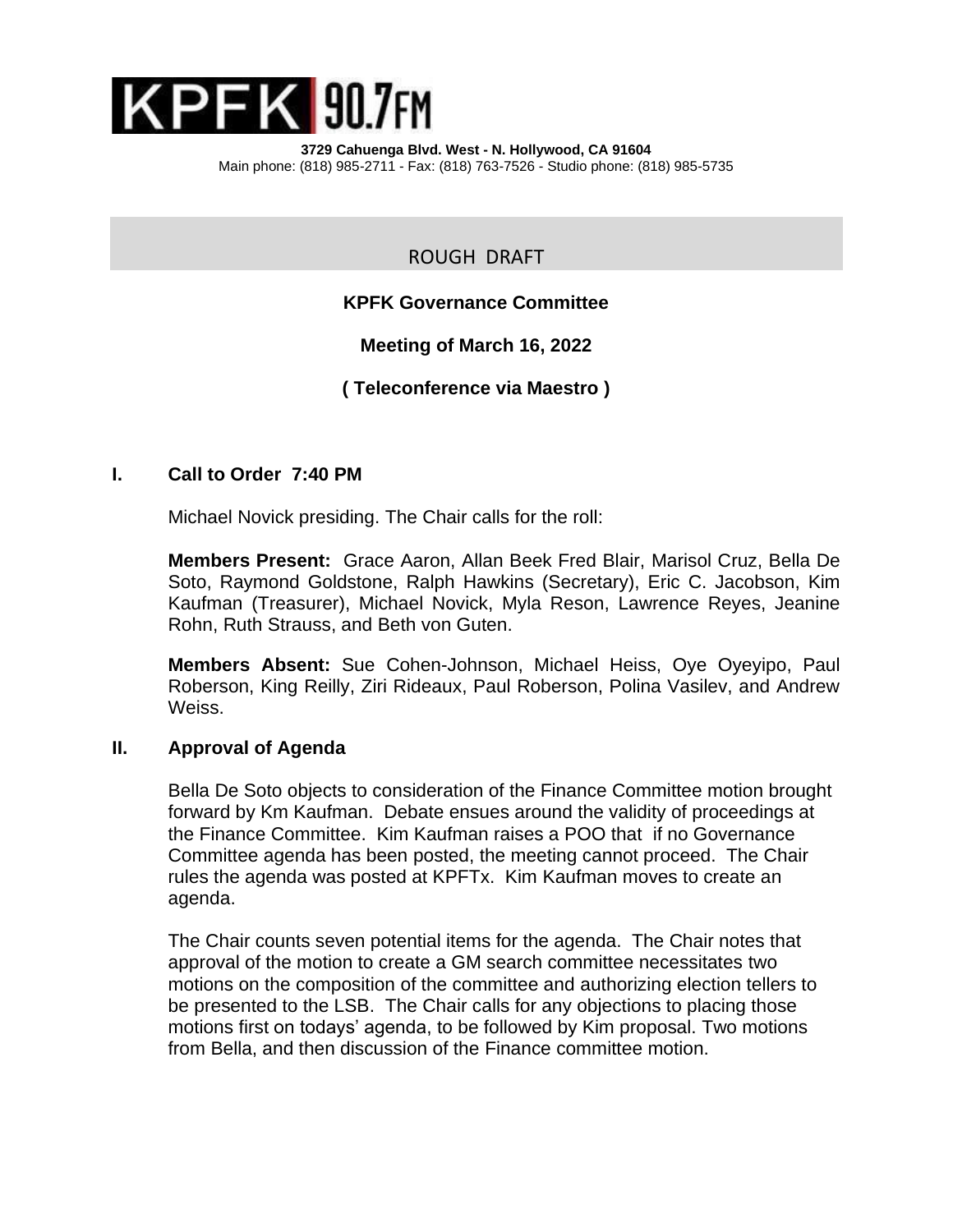

Bella calls for a ruling on her objection. The Chair rules to proceed with the LSB Agenda. Jeanine appeals the ruling of the Chair. Bella seconds. Myla calls the question.

The Chair calls for the roll. The Secretary records the vote as follows:

Grace Aaron (Yes), Allan Beek (No), Fred Blair (Yes), Marisol Cruz (No), Bella De Soto (No), Raymond Goldstone (Yes), Ralph Hawkins (Yes), Eric C. Jacobson (Yes), Kim Kaufman (Yes), Michael Novick (Yes), Myla Reson (Yes), Lawrence Reyes (No), Jeanine Rohn (No), Ruth Strauss (Yes), and Beth von Guten (Yes).

The tally is 10 yea, 5 nay, and no abstentions. The ruling of the Chair is upheld.

The members engage in a lengthy debate regarding the LSB agenda presented by the Chair.

## **III. Motion to Amend the STV Authorizing Motion:**

.

Kim Kaufman moves to amend the STV Authorizing Motion from the Personnel Committee to read as follows:

 " The LSB shall vote in advance of any election on the tellers who will facilitate the election and it will not be the sole decision of the Chair."

The Chair notes several objections. Myla Reson calls the question. The Chair calls for the roll. The Secretary records the vote:

Grace Aaron (Abstain), Allan Beek (No), Fred Blair (Yes), Marisol Cruz (No), Bella De Soto (No), Raymond Goldstone (No), Ralph Hawkins (No), Eric C. Jacobson (No), Kim Kaufman (Yes), Michael Novick (No), Myla Reson (Yes), Lawrence Reyes (No), Jeanine Rohn (No), Ruth Strauss (Yes), and Beth von Guten (Yes).

The tally is 5 yea, 9 nay, and one abstention. The motion to amend fails.

( Jonathan Markowitz has joined the meeting and expresses his desire to join the committee ).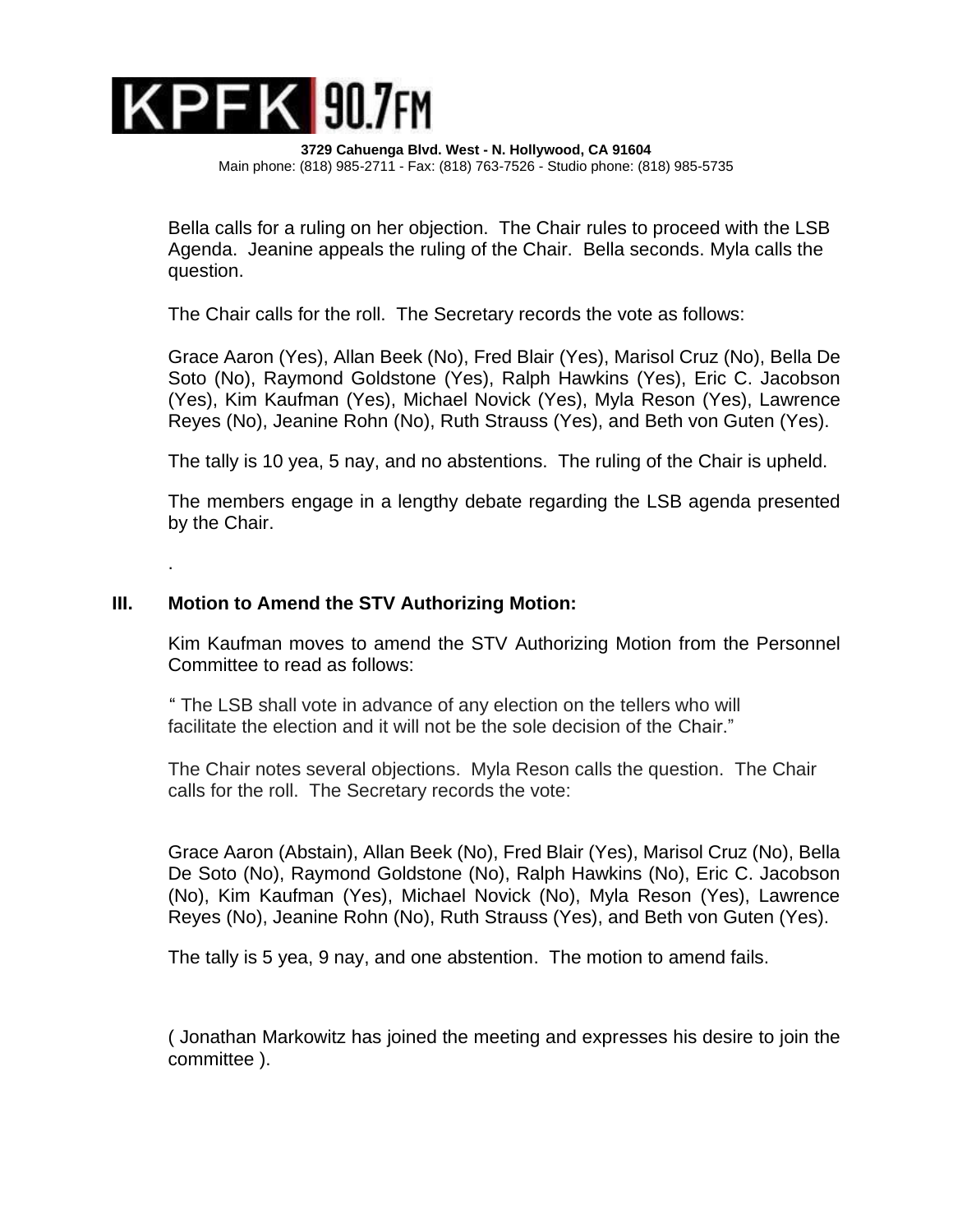

## **IV. Motion to approve the Main Motion on STV balloting**

The Chair hears objections and calls for the roll. The Secretary records the vote:

Grace Aaron (Yes), Allan Beek (Yes), Fred Blair (Yes), Marisol Cruz (Yes), Bella De Soto (Yes), Raymond Goldstone (Yes), Ralph Hawkins (Yes), Eric C. Jacobson (Yes), Kim Kaufman (No), Michael Novick (Abstain), Myla Reson (No), Lawrence Reyes (Yes), Jeanine Rohn (Yes), Ruth Strauss (Yes), and Beth von Guten (Yes).

The tally is 12 yea, 2 nay, and one abstention. The motion is passed.

## **V. Motion to Authorize Community Advisory Board (CAB)**

The members discuss the population of the CAB. The motion calls for 20 members. The current CAB chair reports there are 10 applications to date. In the interest of allowing time to publicize the CAB and receive more applicants, the Chair suggests this item be deferred to the regular LSB meeting in April.

The Chair calls for the roll. The Secretary records the vote:

Grace Aaron (No), Allan Beek (absent), Fred Blair (Yes), Marisol Cruz (absent), Bella De Soto (Yes), Raymond Goldstone (absent), Ralph Hawkins (No), Eric C. Jacobson (Abstain), Kim Kaufman (Yes), Michael Novick (Yes), Myla Reson (Yes), Lawrence Reyes (Yes), Jeanine Rohn (Yes), Ruth Strauss (Yes), and Beth von Guten (Yes).

The tally is 9 yea, 2 nay, and one abstention The motion is passed.

#### **VI. Motion to support the Spanish Language Programmers**

Bella De Soto brings a motion from the Spanish Language Programmers Coalition:

" The KPFK Spanish Language Programming Coalition moves to urge the LSB to support its Programming efforts to fund raise outside on-air venues, as it has done successfully in the past.

That KPFK new AGM-Operating General Manager is instructed to also support with on-air promotion of such community events to fund raise for the benefit of Pacifica-KPFK.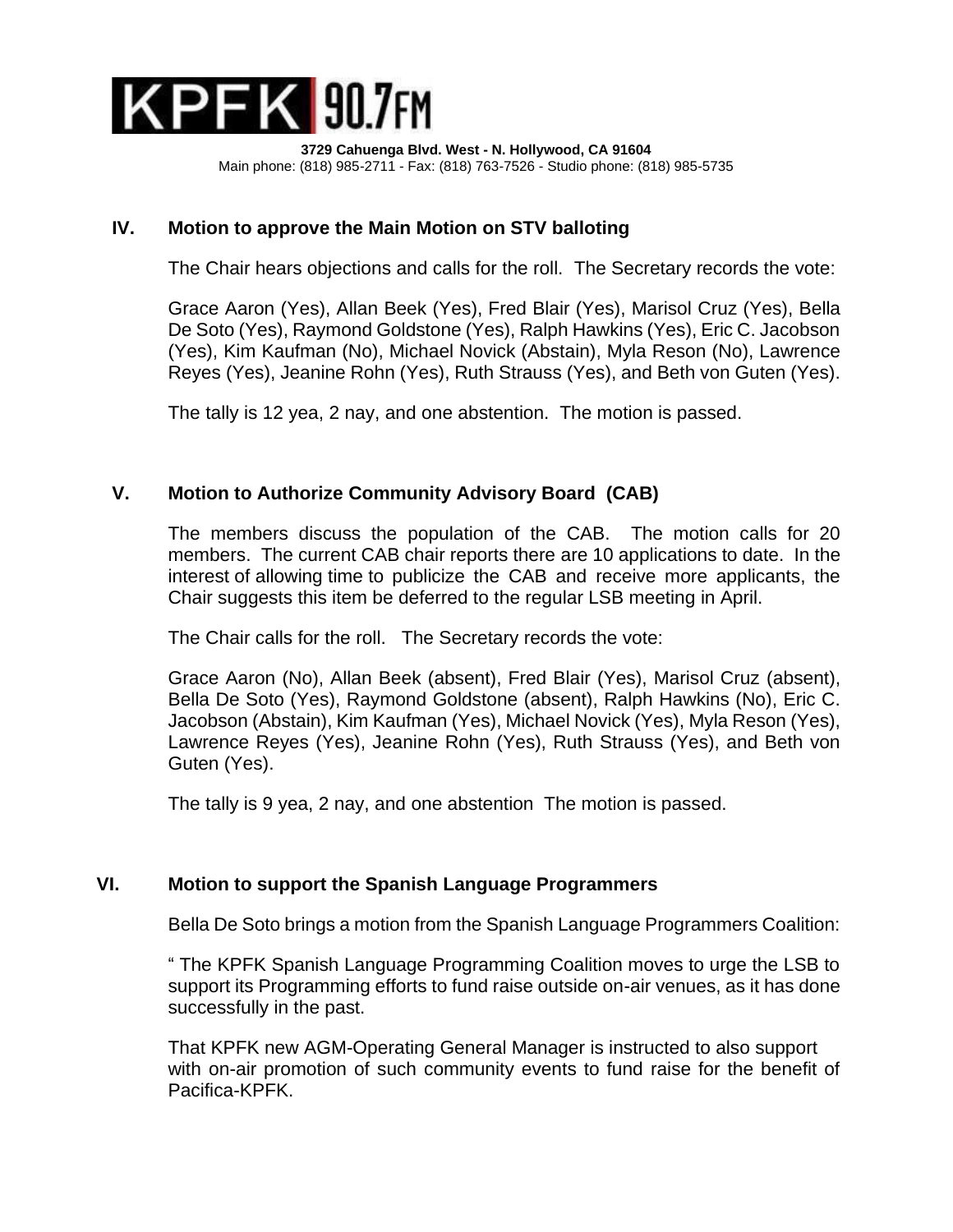

Whereas, KPFK's Membership Department has not been cooperative providing detail concerning premiums to our donors.

As a result, we have not been able to interact with our donors in real time.

Be it resolved, we request NO 3<sup>rd</sup> party to answer our calls during scheduled onair fund drives. Rather we will provide our Spanish speaking people to handle the calls, as in the past. We are being handicapped."

Kim Kaufman moves to divide the motion. After discussion amongst the members regarding issues of oversight and liability, the Chair calls for the roll. The Secretary records the vote:

Grace Aaron (Yes), Allan Beek (No), Fred Blair (Yes), Marisol Cruz (absent), Bella De Soto (No), Raymond Goldstone (absent), Ralph Hawkins (Yes), Eric C. Jacobson (Yes), Kim Kaufman (Yes), Michael Novick (No), Myla Reson (Yes), Lawrence Reyes (absent), Jeanine Rohn (No), Ruth Strauss (Abstain), and Beth von Guten (Yes).

The tally is 7 yea, 4 nay, and one abstention. The motion carries.

## **Motion to advance the first half of the Spanish Programmers' initiative to the LSB agenda:**

" The LSB supports the Spanish Language Programming efforts to fund raise outside of on-air venues, as it has done successfully in the past. The LSB urges new AGM support this with on-air promotion of such community events to fund raise for the benefit of Pacifica-KPFK."

The Chair calls for the roll. The Secretary records the vote:

Grace Aaron (Abstain), Allan Beek (No), Fred Blair (Abstain), Marisol Cruz (absent), Bella De Soto (Yes), Raymond Goldstone (Abstain), Ralph Hawkins (Abstain), Eric C. Jacobson (Abstain), Kim Kaufman (Abstain), Michael Novick (Yes), Myla Reson (Abstain), Lawrence Reyes (absent), Jeanine Rohn (Yes), Ruth Strauss (Yes), and Beth von Guten (Abstain).

The tally is 4 yea, one nay, and 8 abstentions. The motion carries.